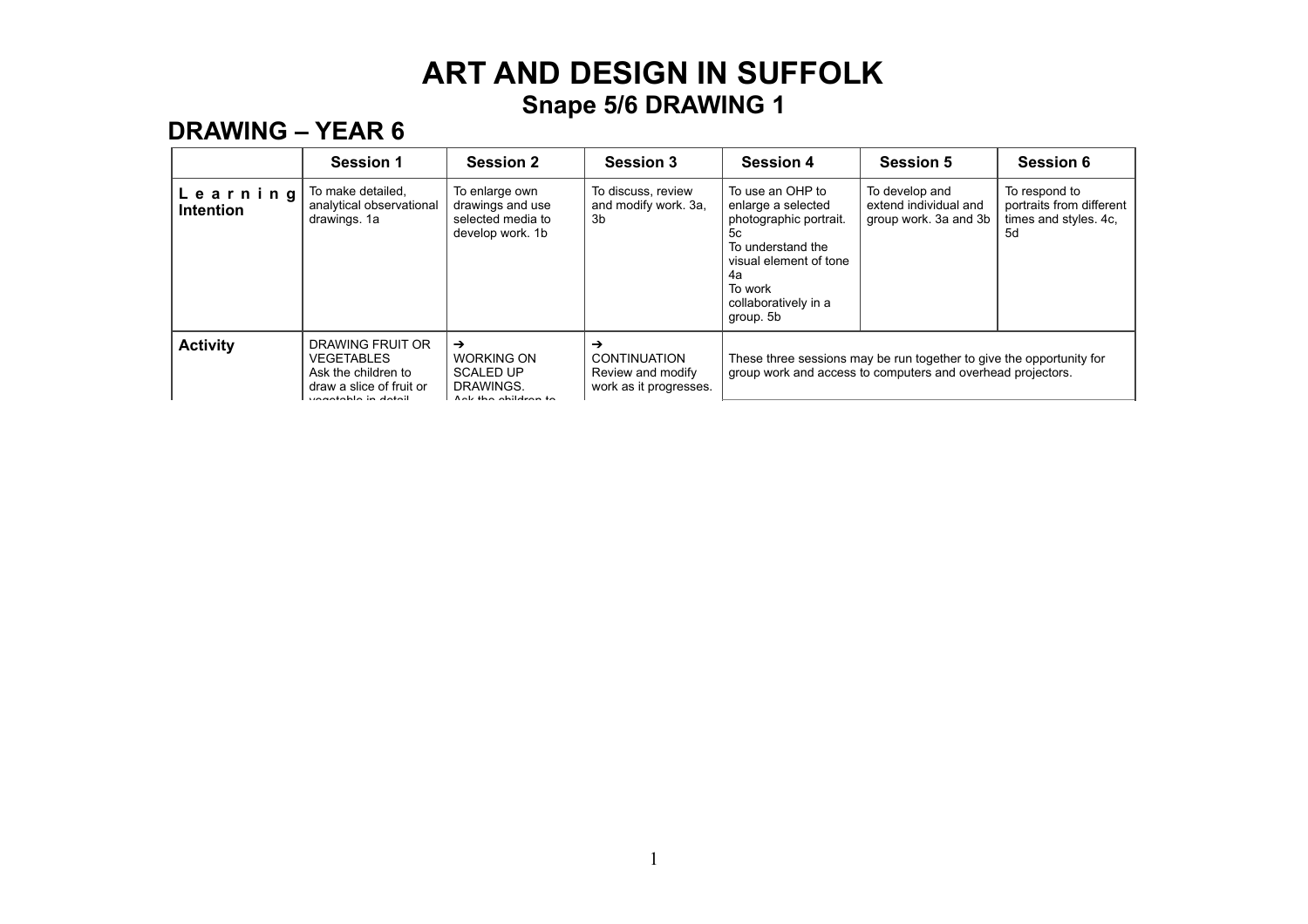# **ART AND DESIGN IN SUFFOLK**  Ask the child**ren DRAWING 1**

| veyetable in uetail<br>using a magnifying<br>glass. Encourage the<br>children to focus on a<br>single element (line,<br>shape, colour, texture,<br>tone, pattern or form) in<br>each of their drawings.<br>Discuss and review the<br>images and then ask<br>the children to work on<br>their own image taking<br>into account comments<br>and suggestions. | ASK the children to<br>scale up the detailed<br>drawings onto paper.<br>Encourage them to<br>use a wide range of<br>media selecting those<br>most suitable to<br>portray the required<br>element in each<br>image. | <b>ENLARGING WITH</b><br>OVERHEAD<br><b>PROJECTOR</b><br>Working in groups of<br>4 or 5, the children<br>select a photographic<br>image of a face (high<br>tonal contrast works<br>best)<br>The image is then<br>photocopied onto<br>acetate and placed on<br>an overhead projector<br>onto large, off-white<br>sugar paper. Talk to<br>the children about the<br>tonal contrasts that<br>make up the image<br>and identify a light,<br>middle and dark<br>range. Colour the<br>projected image as<br>follows:<br>Light areas - yellow.<br>Mid-tone $-$ orange.<br>Dark – red.<br>OR:<br>Light areas - yellow. | →<br>DEVELOPING WORK<br>The group images<br>from session 4 may<br>be painted, printed or<br>overworked using torn<br>magazine pages to<br>give different tones of<br>colour.<br>Individual images may<br>be developed by<br>scanning into the<br>computer and using<br>appropriate software<br>to extend and develop<br>tonal contrasts. Using<br>infill techniques the<br>image may be worked<br>to show areas of light,<br>medium and dark<br>tone. | <b>PORTRAITURE</b><br>Children to collect and<br>select examples of<br>portraits by different<br>artists. Discuss the<br>variety of styles and<br>media used for<br>portraiture over the<br>years and ask the<br>children to record and<br>respond to contrasting<br>styles in their<br>sketchbooks.<br>(Have a range of<br>graphic, collage and<br>painting media<br>available for use in<br>sketchbook work.)<br>Invite the children to<br>use reference books<br>and ICT for research.<br>Possible artists:<br>Matisse<br>Picasso<br>Gainsborough<br>Modiglani |
|------------------------------------------------------------------------------------------------------------------------------------------------------------------------------------------------------------------------------------------------------------------------------------------------------------------------------------------------------------|--------------------------------------------------------------------------------------------------------------------------------------------------------------------------------------------------------------------|----------------------------------------------------------------------------------------------------------------------------------------------------------------------------------------------------------------------------------------------------------------------------------------------------------------------------------------------------------------------------------------------------------------------------------------------------------------------------------------------------------------------------------------------------------------------------------------------------------------|-------------------------------------------------------------------------------------------------------------------------------------------------------------------------------------------------------------------------------------------------------------------------------------------------------------------------------------------------------------------------------------------------------------------------------------------------------|-------------------------------------------------------------------------------------------------------------------------------------------------------------------------------------------------------------------------------------------------------------------------------------------------------------------------------------------------------------------------------------------------------------------------------------------------------------------------------------------------------------------------------------------------------------------|
|                                                                                                                                                                                                                                                                                                                                                            |                                                                                                                                                                                                                    | Mid-tone - green.<br>$Dark - blue$ .                                                                                                                                                                                                                                                                                                                                                                                                                                                                                                                                                                           |                                                                                                                                                                                                                                                                                                                                                                                                                                                       | Schnabel<br>Bacon<br>Rembrandt<br>Van Gogh<br>etc                                                                                                                                                                                                                                                                                                                                                                                                                                                                                                                 |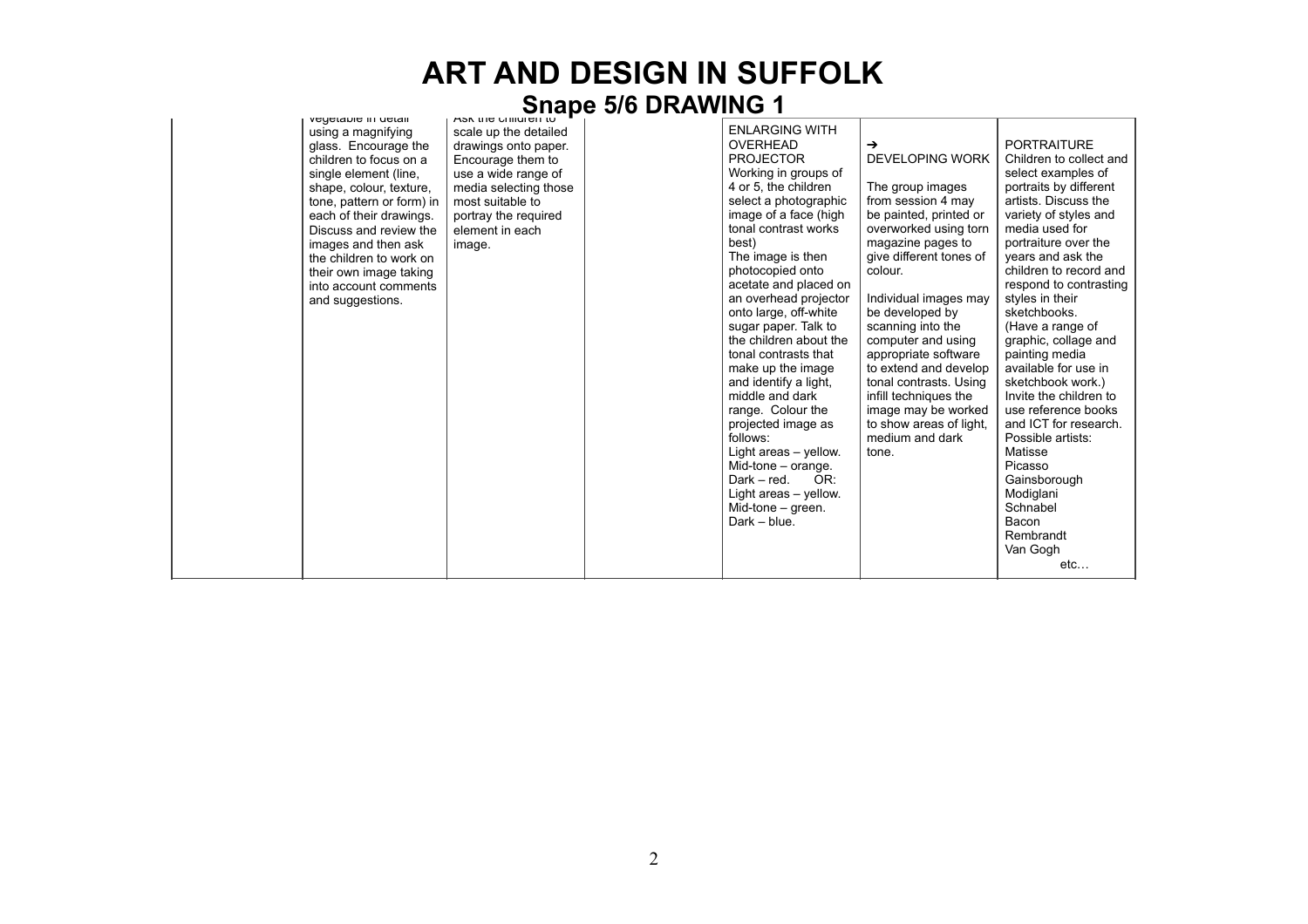### **DRAWING – YEAR 6**

| Skills, concepts,<br>knowledge and<br>understanding. | Focusing on a single<br>element within a<br>design.<br>Discussing and<br>reviewing work and<br>making modifications.<br>Making detailed<br>drawings using a<br>magnifying glass. | <b>Enlarging designs</b><br>developed in the<br>sketchbook.<br>Selecting and using a<br>wide range of media. | Reviewing and<br>modifying work. | Working as a group.<br>Using an overhead<br>projector to produce a<br>figurative image.<br>Understanding the<br>importance of tone in<br>figurative imagery. | Using ICT to produce<br>a portrait image.<br>Working within a<br>group to develop work<br>using a chosen<br>method. | Understanding and<br>investigating the<br>variety of methods<br>and different media<br>used by artists for<br>portrait work. |
|------------------------------------------------------|----------------------------------------------------------------------------------------------------------------------------------------------------------------------------------|--------------------------------------------------------------------------------------------------------------|----------------------------------|--------------------------------------------------------------------------------------------------------------------------------------------------------------|---------------------------------------------------------------------------------------------------------------------|------------------------------------------------------------------------------------------------------------------------------|
| <b>Vocabulary</b>                                    | Element<br>Line<br>Shape<br>Colour<br>Texture<br>Tone<br>Pattern<br>Form.                                                                                                        | Enlarging<br>Media                                                                                           | As previous session.             | Portrait<br>Figurative<br>Tone<br>Light, mid- tone, dark                                                                                                     | Print<br>Paint<br>Mosaic<br>Tone                                                                                    | Portraiture<br>Media<br>Methods                                                                                              |

| <b>Curriculum links</b> | Science- natural<br>forms, magnification.                    | As previous session.                                            | As previous session +<br>Literacy- discussing<br>work. | ICT- using the<br>overhead projector<br>PSHE/Citizenship -<br>working with others.                                                                                                                             | PSHE/Citizenship -<br>working within a<br>group,<br>$ICT - using the$<br>computer as an<br>expressive tool to<br>produce a portrait. | Literacy - discussion,<br>History- portraits as<br>an historical source.<br>ICT-research skills.                                                                                                                                                                           |
|-------------------------|--------------------------------------------------------------|-----------------------------------------------------------------|--------------------------------------------------------|----------------------------------------------------------------------------------------------------------------------------------------------------------------------------------------------------------------|--------------------------------------------------------------------------------------------------------------------------------------|----------------------------------------------------------------------------------------------------------------------------------------------------------------------------------------------------------------------------------------------------------------------------|
| <b>Resources</b>        | Fruit and vegetables,<br>Sketchbooks,<br>Magnifying-glasses. | As previous session+<br>Media, tools and<br>choice of surfaces. | As previous session.                                   | Photographic images<br>(black and white,<br>newspaper or<br>magazine images<br>work best).<br>OHP for each group,<br>Acetate sheets,<br>Off-white sugar paper,<br>Thick felt marker pens<br>in chosen colours. | Printing materials,<br>Paints.<br>Magazines,<br>Acetate sheets.<br>PVA glue.                                                         | Magazines etc. for<br>pictures of faces,<br>Range of media,<br>Sketchbooks.<br>Portraits - different<br>times and styles.<br>Portrait images by<br>suggested artists -<br>Google Images<br><b>Tate</b><br><b>National Portrait</b><br>Gallery<br><b>Gainsborough House</b> |
| Time                    | 1hour                                                        | 1hour                                                           | 1 hour                                                 | 1hour                                                                                                                                                                                                          | 1hour                                                                                                                                | 1hour                                                                                                                                                                                                                                                                      |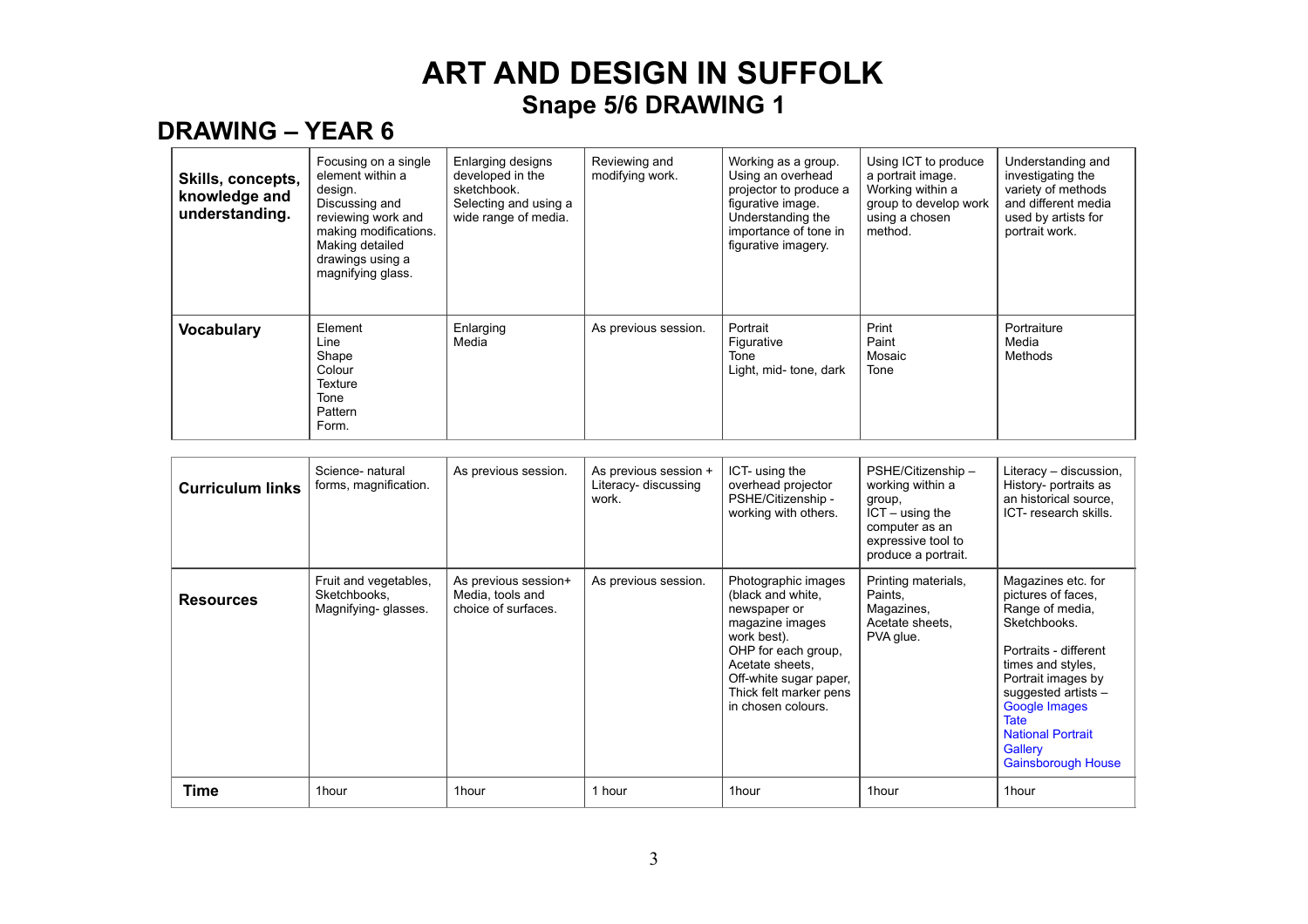### **DRAWING – YEAR 6**

| <b>Expectations</b>                                                                                                                                                                                                                                                                                                                                                                                                                                                                                              | <b>Names</b> | <b>Next Steps</b> |
|------------------------------------------------------------------------------------------------------------------------------------------------------------------------------------------------------------------------------------------------------------------------------------------------------------------------------------------------------------------------------------------------------------------------------------------------------------------------------------------------------------------|--------------|-------------------|
| Some children will have made limited progress. They will be able to use<br>a variety of tools and materials for mark making and talk about what they think<br>and feel about their work and suggest ideas for improvement. They will be able<br>to work with others and share ideas when working on a group project and begin<br>to understand the idea of light and dark tones in a portrait. They will have looked<br>at and discussed portraits by a variety of artists from different times and<br>cultures. |              |                   |

| Most children will be able to investigate drawing materials and<br>techniques to communicate their ideas to others focusing on different<br>visual elements of art. They will be able to say what they think about<br>what they, and others, have produced and suggest ways of improving<br>I the work. They will also be able to investigate the portrait imagery of COMPLETED DRAWING UNITS<br>famous artists and comment on the ideas, methods and approaches in<br>their work. Working within a group, they will be able to show an<br>understanding of tone when working on an enlarged facial image. |  |
|------------------------------------------------------------------------------------------------------------------------------------------------------------------------------------------------------------------------------------------------------------------------------------------------------------------------------------------------------------------------------------------------------------------------------------------------------------------------------------------------------------------------------------------------------------------------------------------------------------|--|
|------------------------------------------------------------------------------------------------------------------------------------------------------------------------------------------------------------------------------------------------------------------------------------------------------------------------------------------------------------------------------------------------------------------------------------------------------------------------------------------------------------------------------------------------------------------------------------------------------------|--|

| Some children will have progressed further. They will be able to<br>investigate and use materials and processes to communicate ideas and<br>meanings about an image and work on own ideas to produce a design<br>focusing on a specific element of art to realise their intentions. They will<br>be able to analyse and comment on their own and others' work and<br>evaluate their achievements. They will also be able to explore the ideas,<br>methods and approaches to portraiture of well-known artists and reflect<br>this in their own experimental work. Working within a group, they will<br>show an understanding of tonal qualities and reflect this in their own<br>images. |
|------------------------------------------------------------------------------------------------------------------------------------------------------------------------------------------------------------------------------------------------------------------------------------------------------------------------------------------------------------------------------------------------------------------------------------------------------------------------------------------------------------------------------------------------------------------------------------------------------------------------------------------------------------------------------------------|
|------------------------------------------------------------------------------------------------------------------------------------------------------------------------------------------------------------------------------------------------------------------------------------------------------------------------------------------------------------------------------------------------------------------------------------------------------------------------------------------------------------------------------------------------------------------------------------------------------------------------------------------------------------------------------------------|